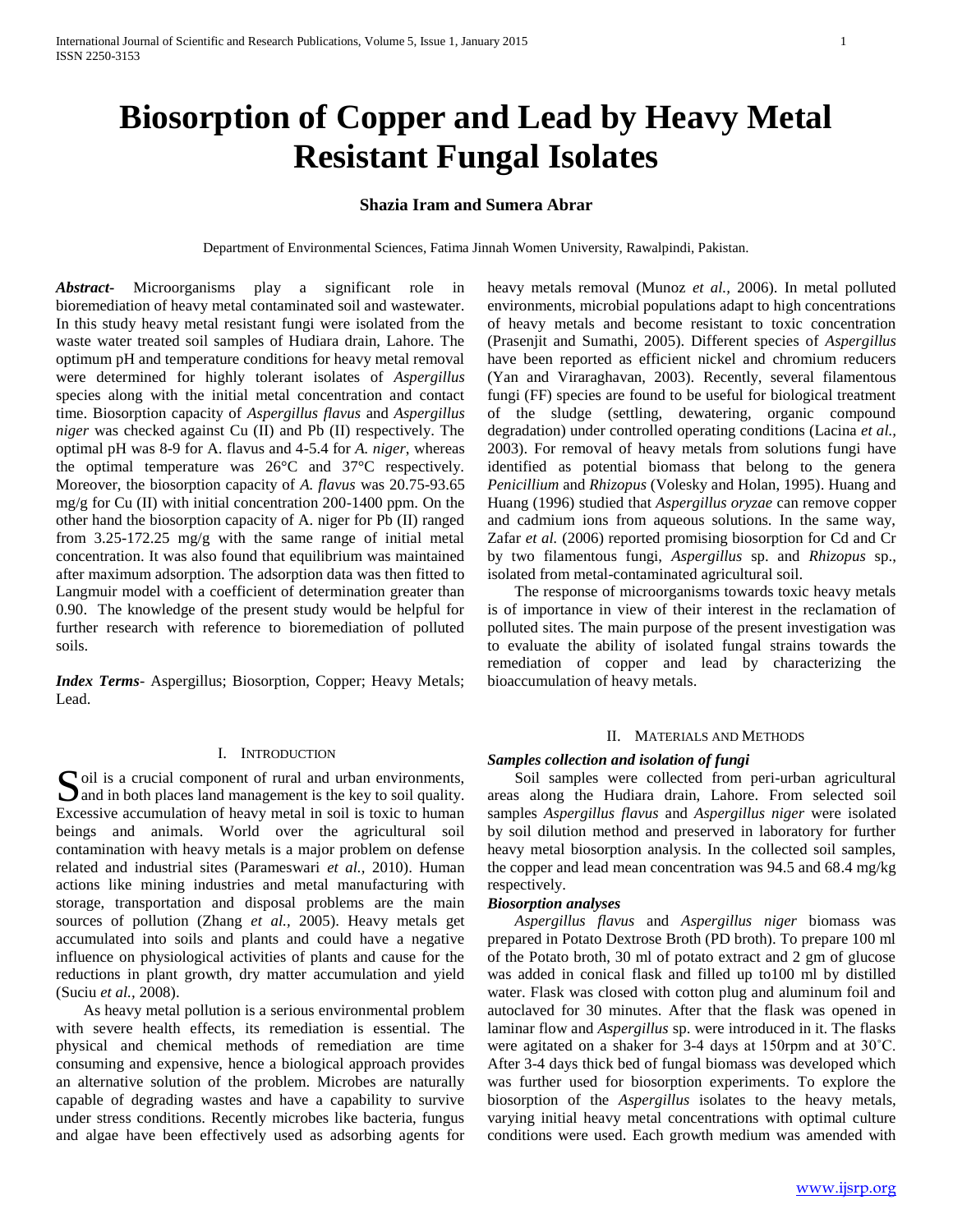## $CuSO<sub>4</sub>$  and Pb  $(NO<sub>3</sub>)<sub>2</sub>$  with different concentrations ranging from 200-1400ppm.

## *Effect of pH and temperature on fungal biomass adsorption*

 In order to check the effect of pH on adsorption capacity of *Aspergillus* sp., the fungal isolates were conditioned at different pH ranging in 4-9. To simultaneously search for optimal temperature for each pH the represented cultures were incubated at different temperature ranges (22-37˚C) with time interval of 20 hours on rotary shaker at 150rpm. After 20 hours, the fungal biomasses were filtered in order to separate the biomasses from media. The biomasses were separated from media and the mixture was filtered through Whattman filter paper. The biomass on the filter paper was then dried by the process of drying on hot plate in order to absorb the moisture content at temperature of 120°C for about 3-4 days.

# *Removal of Cu and Pb at different concentrations*

 Dried and powdered dead biomass (0.5g) was inoculated into 100ml of metal solution containing  $200-1400$  ppm  $CuSO<sub>4</sub>$  and Pb  $(NO<sub>3</sub>)<sub>2</sub>$  in distilled water for single metal system. The flasks were kept on the rotary shaker at 150rpm at 30°C for 50 hours. The content of supernatant was determined by the use of atomic absorption spectrophotometer. The experiment was done in duplicate and the amount of metallic ion biosorbed per gram of biomass (q) and the efficiency of biosorption (E) were calculated using following equations (Javaid *et al.,* 2010):

$$
q = \left(\frac{C_i - C_f}{m}\right) V
$$
  
(1)

Where  $q = mg$  of metal ions uptake per gram biomass (mg/g),  $C_i$  = initial concentration of the metallic ions (mg/L);  $C_f$  = final concentration of metallic ions (mg/L);  $m =$  dried mass of the biosorbent in the reaction mixture (g) and  $V =$  volume of reaction mixture (ml).

$$
E = \left(\frac{C_i - C_f}{C_i}\right) \times 100
$$
\n(2)

#### *Isotherm assessment*

 The uptake of heavy metals ion by inactive cell of fungi were analyzed by the adsorption isotherms Langmiur models and the amount of metal bound by the biosorbents was calculated as follows (equation 3).

$$
q_e = \frac{bQ_mC_{eq}}{1 + bC_{eq}}
$$
\n(3)

Where,  $q$  = metallic ions adsorbed per unit of weight of adsorbents (mg/g),  $Q_m$  = maximum possible amount of metallic ions adsorbed per unit of weight of adsorbents (mg/g);  $\mathbf{b} =$ constant related to the affinity of binding sites for metal ions, *Ceq*  $=$  equilibrium concentration (mg/L)

#### III. RESULTS AND DISCUSSION

#### *Effect of pH*

 Biomass of *Aspergillus flavus and Aspergillus niger* were exposed to Cu (II) and Pb (II) respectively. *Aspergillus flavus* followed an increasing trend and exhibited maximum sorption capacity for the Cu (II) in the pH range 8-9 with maximum efficiency 97% while *Aspergillus niger* exhibited maximum sorption capacity for Pb (II) at pH range 4-5.4 with biosorption efficiency 21.5%, above this pH substantial decline in metal uptake was evidenced which represents the pH factor being highly sensitizing element (Fig. 1). Hasan *et al.* (2000) reported maximum removal of nickel in the pH range of 4.5-5.5. The variation of adsorption of nickel at various pH is on the basis of metal chemistry in solution and the surface chemistry of the sorbent. Low pH limits the biosorption of Cu (II) ions on fungal biomass surfaces, probably due to the ion exchange between metallic species and competition effects with oxonium (Hydronium) ion to some extent in the biosorption mechanism (Yin *et al.,* 1999). In similar findings by earlier investigators it has been attributed to protonation or poor ionization of acidic functional group of cell wall at low pH, inducing a weak complex affinity between the cell wall and the metal ions (Chergui *et al.,* 2007). The reduction in metal ions uptake by fungus at higher pH can be explained on the basis that at higher pH values the metal ions may accumulate in the cells or the intrafibular capillarity of the cell walls by a combined sorption micro precipitation mechanism therefore, biosorption experiments are meaningless at higher pH (Beveridge, 1986).

## *Effect of temperature*

 Fig. 2 shows that the effect of temperature on the biosorption of heavy metal ions was significant. The heavy metal causes a decline in the uptake of Cu (II) by *A. flavus*. The maximum biosorption capacity was 81.6 mg/g and efficiency 40.8% at 26°C, while *A. niger* followed the declining trend with maximum biosorption capacity and efficiency of Pb (II) 91mg/g and 45.5% respectively at 37°C. Temperature is known to affect the stability of the cell wall, its configuration and can also cause ionization of chemical moieties. These factors may simultaneously affect the binding sites on isolated fungal and bacterial species causing reduction in heavy metal removal. Energy independent mechanisms are less likely to be affected by temperature since the processes responsible for removal are largely physiochemical in nature (Gulay *et al.,* 2003). Similar results have been reported in the bioaccumulation of Cr (VI) by *S. equisimilis* and *A. niger* (Goyal and Banerjee, 2003).

#### *Effect of contact time*

 Time course profiles for the adsorption of Cu (II) and Pb (II) by *A. flavus* and *A. niger* revealed that almost 83% and 82% removal of heavy metal ions and saturation level of total biomass was recorded during first 10 minutes (Fig. 3). The adsorption equilibrium or plateau level gradually reached within 15-20 minutes for both Cu (II) and Pb (II) ions. The Cu (II) uptake by *A. flavus* kept on increasing gradually after 30 minutes while adsorption of Pb (II) followed a gradual declining trend after 30 minutes. The findings verify two phases of biosorption, an initial rapid uptake due to surface adsorption and subsequent slow uptake due to membrane transport of metal ions into cytoplasm of cell or slow intracellular diffusion or reduced permeability of cell wall (Saglam *et al.,* 2002). Similar results were obtained by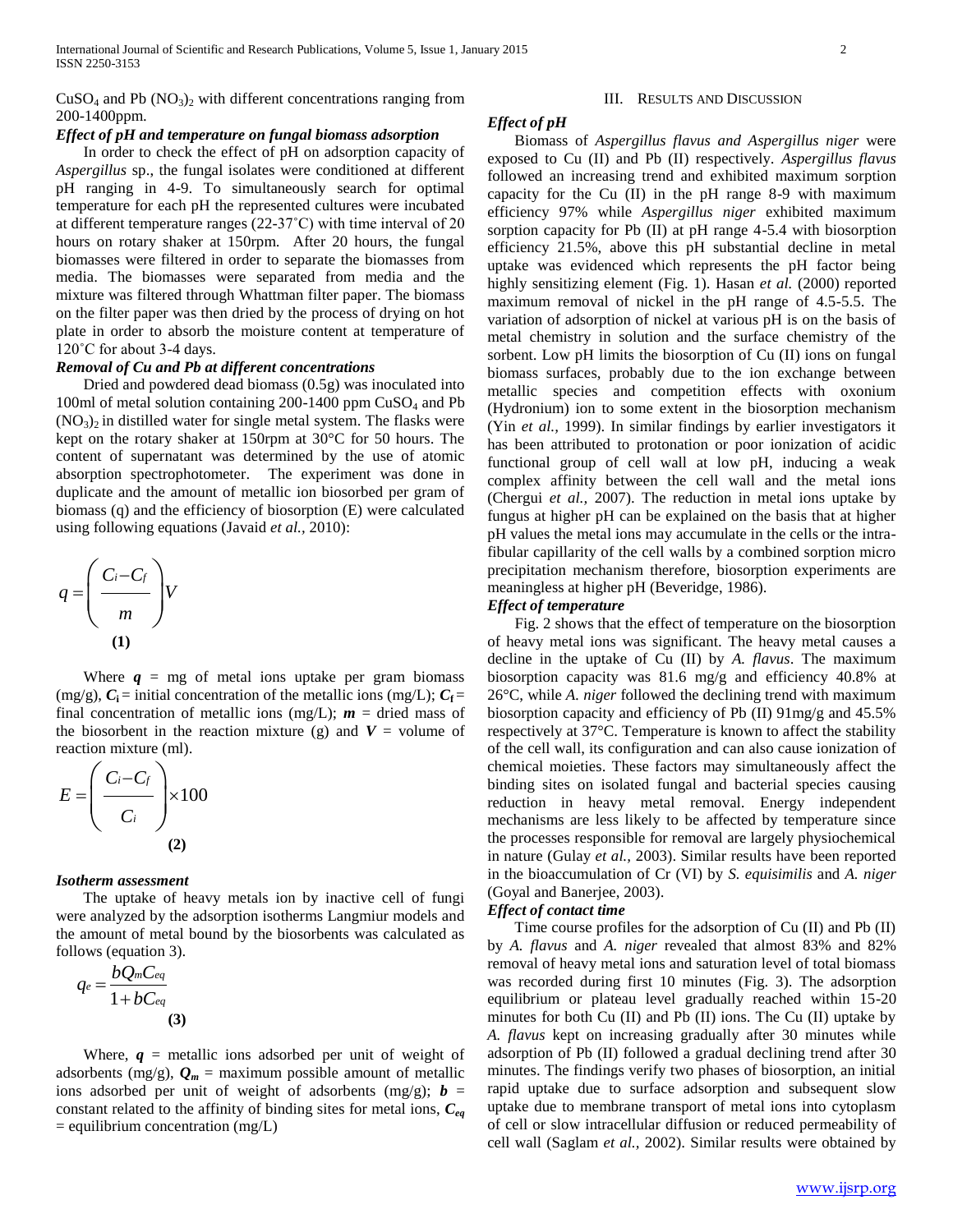Chatterjee *et al.* (2010), while in some other studies single-step uptake has been suggested for different biosorbent (Huang *et al.,* 1990).

#### *Effect of initial concentration of metal ions*

 The graphical presentation for the effect of initial metal ion concentrations on biosorption capacity of the test fungi is depicted in fig. 4. The temperature was maintained at about 30˚C.The batch was carried out for more than 50 hours. The biosorption capacity of *A. flavus* was 20.75-93.65 mg/g with initial concentration 200-1400 ppm. On the other hand the biosorsorption capacity of *A. niger* for Pb ranged from 3.25- 172.25 mg/g with the same range of initial metal concentration mentioned above.

 The results of present findings clearly indicate that the sorption capacity increased and reached a saturation value as the metal ion concentration increased in aqueous medium. This assessment is in line with previously reported data on metal ion sorption by many other similar studies (Sheng and Ting, (2007). There is an evidence that at high metal ion concentration the number of ions adsorbed is more than at low metal concentration, where more binding sites were free for interaction (Mukhopadhyay *et al.,* 2007).

#### *Isotherm assessment*

 Isotherm studies are basic requirement to design biosorption application procedures. For this purpose the empirical models i.e. Langmuir (1916) for single solute system was employed to describe the biosorption equilibria of the test fungus. The parameter resulted from the Langmuir plots for Cu (II) and Pb (II) ions by the test fungus are presented in table 1. The plot of  $1/q_e$  vs  $1/C_{eq}$  in various initial concentrations range (200-1400) ppm) of metal ions were found to be linear indicating the applicability of classical Langmuir adsorption isotherm to single metal ion solution (Fig. 5 A and B). The coefficients of determination  $(R^2)$  are more or less greater than 0.90, indicating that models adequately describe the experimental data of all

metal ions biosorption. The maximum capacity (*qm*) was determined from the Langmuir isotherm point calculated by the model in function of the experimental values of  $q_e$  shows a linear tendency among the observed and predicted values. The Langmuir isotherm "b" the stability complex formed between metals ions and fungal cell wall under specific experimental conditions clearly demonstrated the small values, which means greater affinity of biomass for copper and lead ions. A good metal sorbent in general should have a high  $q_m$  as well as low b value. Javaid *et al.* (2010) also observed a classical linear Langmuir adsorption isothem with value of coefficient of determination greater than 0.90 for four different heavy metals. Similar results have been reported by Sa *et al.* (2002).

 In biosorption analysis, it has been commonly observed that pH, temperature, contact time and initial concentration of metal solution strongly influence the fungal biosorption process cumulatively (Wang and Chen, 2009). Several researchers have also investigated the effect of these parameters on biosorption of heavy metals by using different biomass and found similar results with the present study. According to previous researches and the present study, it is estimated that this data is appropriate for environmental studies. The biosorption is an efficient process to remove the contaminants from the environment. Ability of *Aspergillus* sp. to adsorb the metal ions with excellent mechanical properties provides an opportunity to utilize such organisms for number of purposes for the remediation of waste from particular source.

 It was concluded from this investigation that *Aspergillus* sp. are good adsorbing medium for metal ions having high adsorption yields for the treatment of soils containing copper and lead ions. These strains have a remarkable metal adsorption capacity over a wide range of temperature and basic pH and may be employed in future for metal remediation from waste water and heavy metals contaminated soils.



**Fig. 1. Effect of pH on the biosorption of Cu (II) and Pb (II).**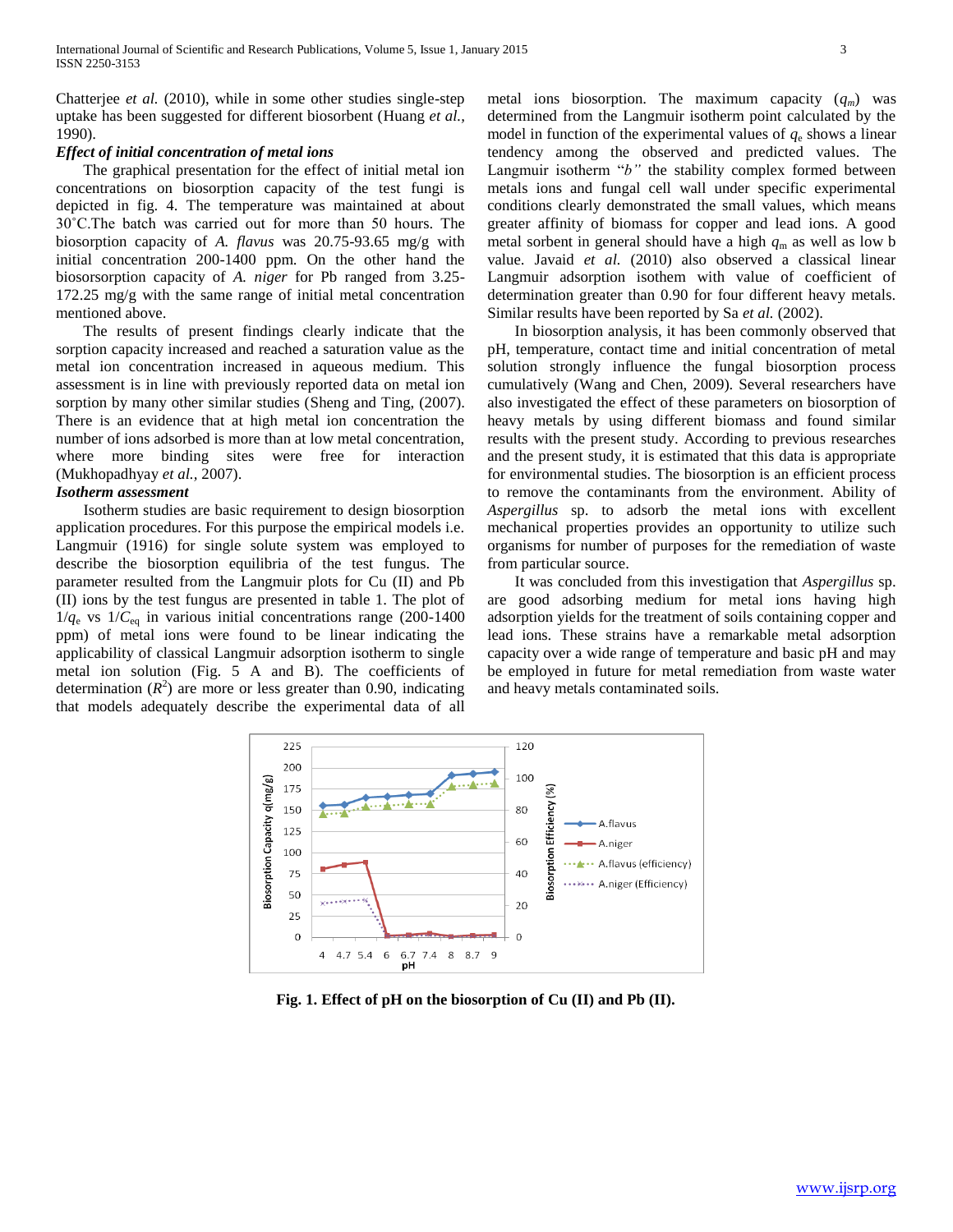





**Fig. 3. Effect of contact time on the biosorption of Cu (II) and Pb (II) with efficiency.**



**Fig. 4. Effect of different metal concentrations on biosorption capacity of** *A. flavus* **and** *A. niger.*